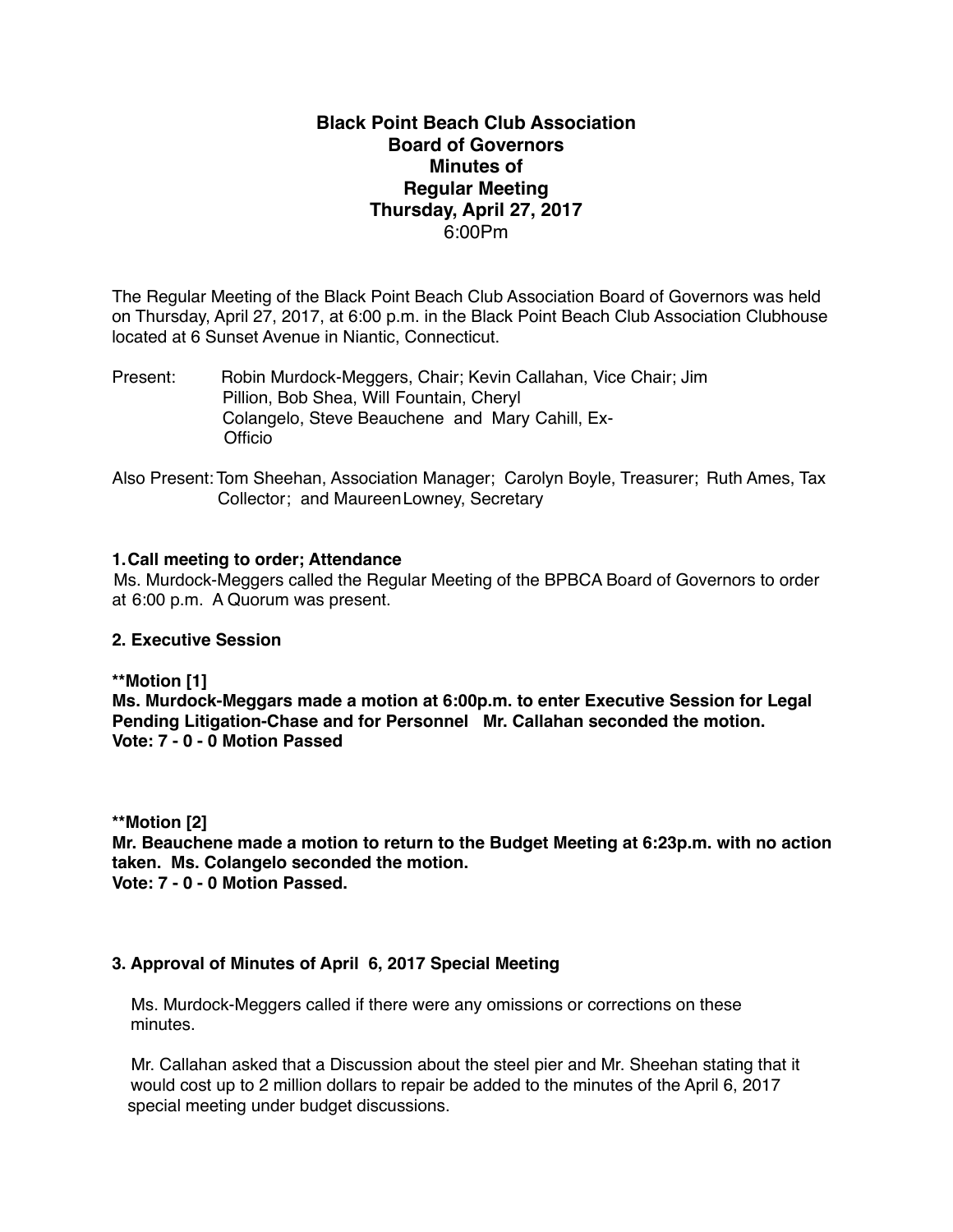**\*\*Motion [3]**

**Ms. Murdock-Meggers made a motion to approve the minutes of the Special Meeting held on April 6, 2017 as read. Mr. Callahan seconded the motion. Vote:7 - 0 - 0. Motion Passed.**

#### **4. Public Comments**

Ms. Beth Brucker, 28 South Trail, asked if members could be made aware of referendums in town.

 Ms. Roberta Jordan, 25 Sea View Avenue, thanked the board for putting the picnic back to the 4th of July and hopes the cost of the picnic is not what is helping to drive up the increase in the mill rate.

Ms. Murdock-Meggers said no the cost of the picnic is not driving up the mill rate.

 Ms. Sandy Adams, 26 Whitecap Road, asked for an update on the playground. If the Association is going to add or remove some mulch also if the association would be adding any playground equipment.

 Ms. Jean Galati, 7 Nehantic Drive, stated that the tick problem was going to be worse this year, and asked if the Association would do an extra treatment this year.

 Mr. Phil Lombardo, 3 East Shore Drive, asked when the picnic was changed back. He did not see any discussion in the minutes and asked why the executive session was changed to the beginning of the meeting as it usually is at the end of the meeting.

#### **5. Reports**

#### **. Treasurer's Report - Carolyn Boyle**

Ms. Boyle presented financial reports through March 31, 2017. She noted that under the playground budget in January she had prepaid \$569.25 for tick spraying. Bank Balances as of 4/31/17 Checking & Sweep accounts \$94,920.15; Long Term Capital \$86,247.05

Ms. Murdock-Meggers called for a motion to accept the Treasurer's Report.

#### **\*\*Motion [4]**

**Mr. Beauchene made a motion to accept the Treasurer's Report. Mr. Shea seconded the motion. Vote: 7 - 0 - 0 Motion passed.**

#### **. Tax Collector - Ruth Ames**

Ms. Ames reported that there are 3 properties with no payments and 2 properties partial paid. Total amount of taxes collected as of April 26, 2017. \$204,612.44. Outstanding balance due \$1,061.54.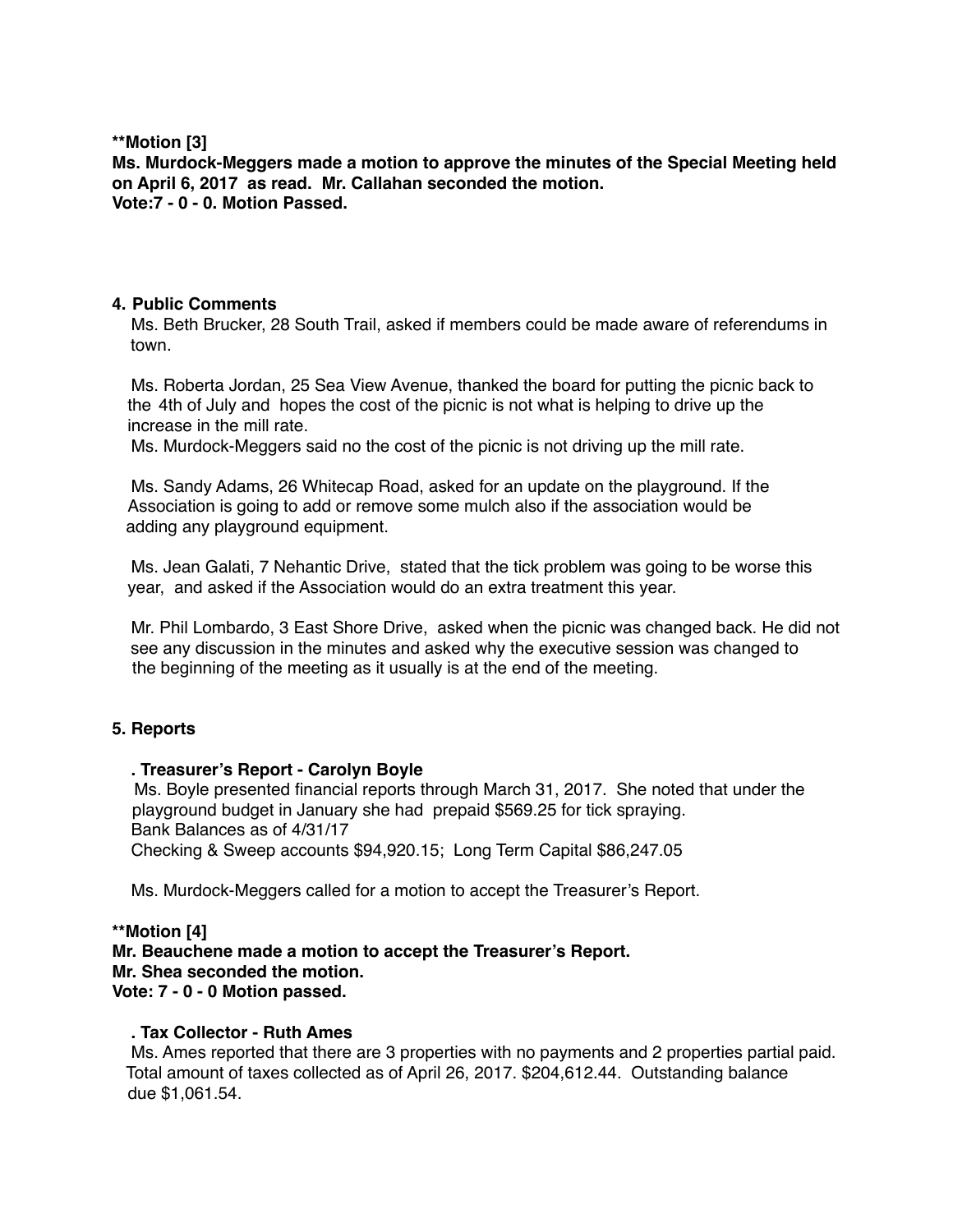#### **. Chair's Report - Robin Murdock Meggers**

 Ms. Murdock-Meggers stated the Executive session was held at the beginning of the meeting as there is a legal issue and an Attorney was coming to the executive session and didn't want him to have to wait around till the meeting finished as he charges \$300.00 per hour.

#### . **Association Manager's Report - Tom Sheehan**

Mr. Sheehan presented his report (attached). Mr. Sheehan reported that due to Seawall repairs at the Boat Beach location, it is possible that the beach area will not be available for Kayak and Boat storage until late May or early June.

 Mr. Sheehan requested \$4,000.00 to repair Seaview/ Sea Breeze walkway and \$3,000.00 for cleanup and mulching of the clubhouse/ playground area. This did not include the painting of all the support structures that he would be doing on the clubhouse grounds.

 Mr. Sheehan stated that they have contracted for 3 sprayings per year based on the 3 life cycles of the ticks spring, summer and fall.

 Mr. Sheehan said the survey of the Bellaire right of way has been done and shows the patio is on the association property.

 Mr. Fountain asked Mr. Sheehan if it was worth pouring 4inches of concrete on the walkway at Sea View. Ms. Murdock-Meggers said we need that walkway. Ms. Colangelo asked how many people use it. Mr. Sheehan said it would buy us 3-5years as long as we don't have the perfect storm. Mr. Pillion stated that if the walkway is not fixed if someone gets hurt our insurance may not cover the claim if we are not maintaining it. Ms. Colangelo asked if we were repairing the walkway in order to get a certificate of permit. Ms. Murdock -Meggers said we were more likely to get the COP if the walkway is still there.

 Ms. Cahill said she was very concerned about the steel pier. Mr. Sheehan said you can see through it. Ms. Cahill said if that pier goes, there goes our beach and suggested we have an engineer look at it. Mr.Fountain proposed forming a committee for the steel pier and the pier at osprey when the new board comes on in June.

 Mr. Sheehan said that the DEEP said we could not have a ramp at the end of the walkway at the Sea Breeze end as that would be a structure and a structure is not allowed.

 Ms. Colangelo asked if the seawall at Seaview belongs to the association. Ms. Murdock-Meggers said no it belongs to the homeowner. It has always been in their legal description. Ms. Murdock-Meggers said the association does not own any seawalls. Mr. Sheehan said the temporary cement blocks at Sea View is for the association protection. He also said the seawall should be finished in 2-3 weeks.

 Mr. Sheehan asked for \$4,000.00 to repair the Seaview/Sea Breeze walkway. Ms. Murdock-Meggers asked for a motion to approve \$4,000.00 for the walkway

#### **\*\*Motion[5]**

**Mr. Pillion made a motion to approve \$4,000.00 for the Seaview / Sea Breeze walkway. Mr. Beauchene seconded the motion. Vote: 7- 0 - 0 motion passed.**

 Ms. Murdock-Meggers asked for a motion to appropriate \$3,000.00 for cleanup and mulching of clubhouse/playground area.

**\*\*Motion [6]**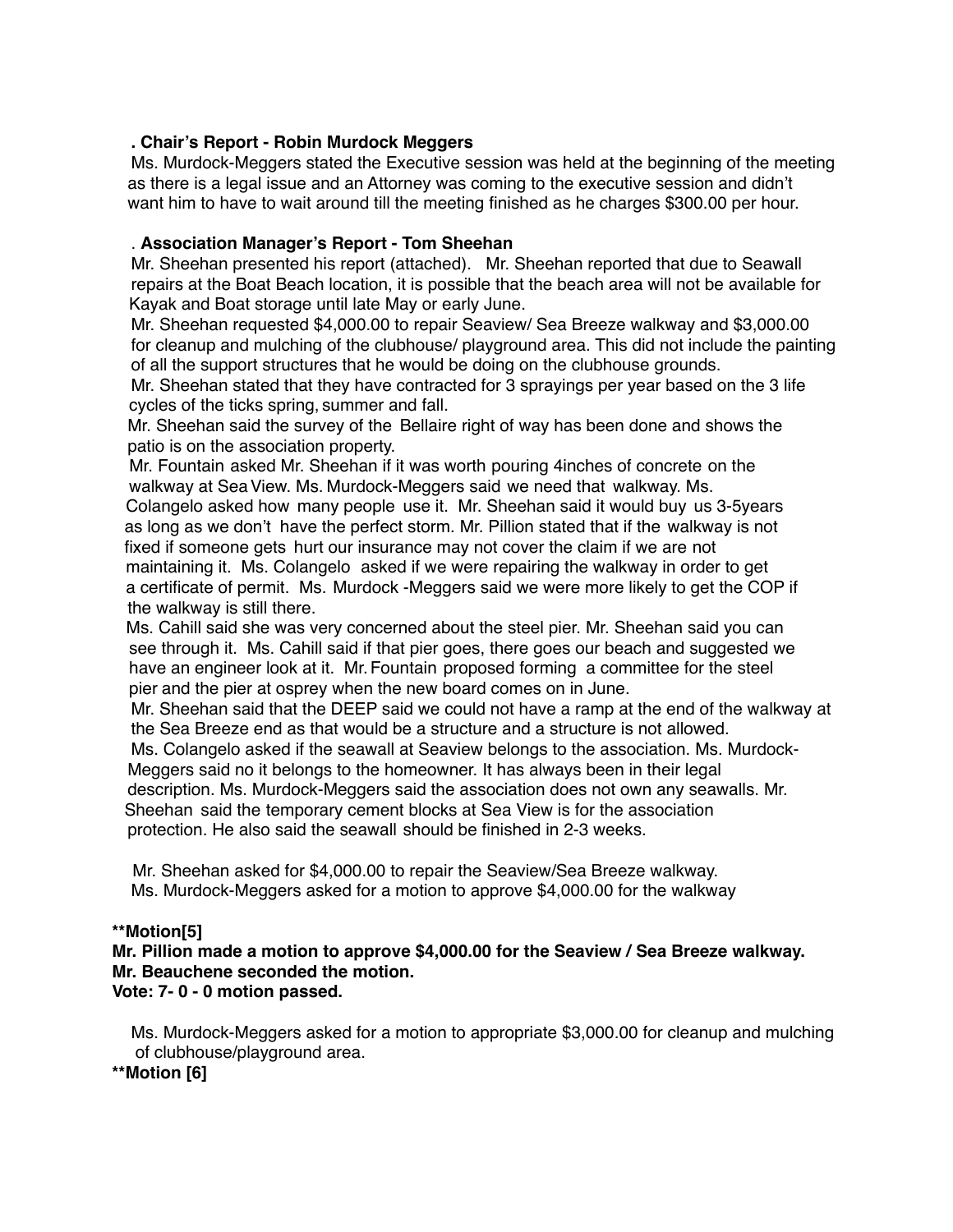**Mr. Beauchene made a motion to approve up to \$3,000.00 for cleanup and mulching of clubhouse playground area.**

**Ms. Colangelo seconded the motion. Vote: 7- 0 - 0 motion passed.**

#### **. Ex-Officio to Zoning - Jim Pillion**

Mr. Pillion said the Real Estate office is for sale. He noted that that Black Point regulations state that the store is the only commercial property allowed. The Real Estate office was grandfathered in. He said the Zoning Commission was not in favor of anything that would compete with the Black Point Market.

 Mr. Pillion also noted that the zoning officer was concerned about the grading of the property leading out to the road at the new house being built on Woodland Drive.

#### **. Ex-Officio to the Zoning Board of Appeals - Steve Beauchene**

Mr. Beauchene reported on a the hearing that was held regarding the Pergola on Woodland. The ZBA approved the Pergola.

#### 6**. Old Business**

Ms. Cahill informed the Board that in 1983 Black Point Beach Club Assoc. received a permit from the DEEP to have designated beaches with swimming areas. Ms. Cahill passed out copies of the permits to the Board members. The permit shows the designated swim areas at our beaches and she noted the permit shows that Sea View is for Boats only and is not a swim beach.

 Ms. Colangelo noted that with that permit the Black Point Beach Club Assoc. has jurisdiction on the beach and water up to the tall buoys.

 Mr. Fountain asked if the handrail at Sea Breeze would be repaired this year. Mr. Sheehan said yes it is on the list for this year.

#### **7. New Business**

Ms. Murdock-Meggers reported that the Board had received an e-mail from The Black Point Real Estate office and Mr. Jim Meyer was asking if the Association had any interest in the property as he feels the location adjacent to Main Beach would be a great asset to the Black Point community.

 Mr. Fountain said the playground swings facing the basketball courts should be replaced. Mr. Fountain also noted that there is a large crack on the basketball court which could be a hazard. He asked if the holes at whitecap could be filled in at the same time the basketball court is done.

 Ms. Colangelo asked about key availability for different people in the association. Mr. Sheehan stated that at one time there were 14 keys unaccountable for the clubhouse. They changed the locks and the Board decided to limit the number of people who have keys to the clubhouse. The Association Manager, The Chair, the Vice Chair, President of the Women's club, President of Men's club, head of Zoning, Zoning enforcement officer the treasurer, secretary and the maintenance man.

 Mr. Sheehan reported that Ms. Auth had sent an e-mail to the Board about adding zebra stripes / crosswalk for South Beach.Mr. Sheehan reported he contacted the Town of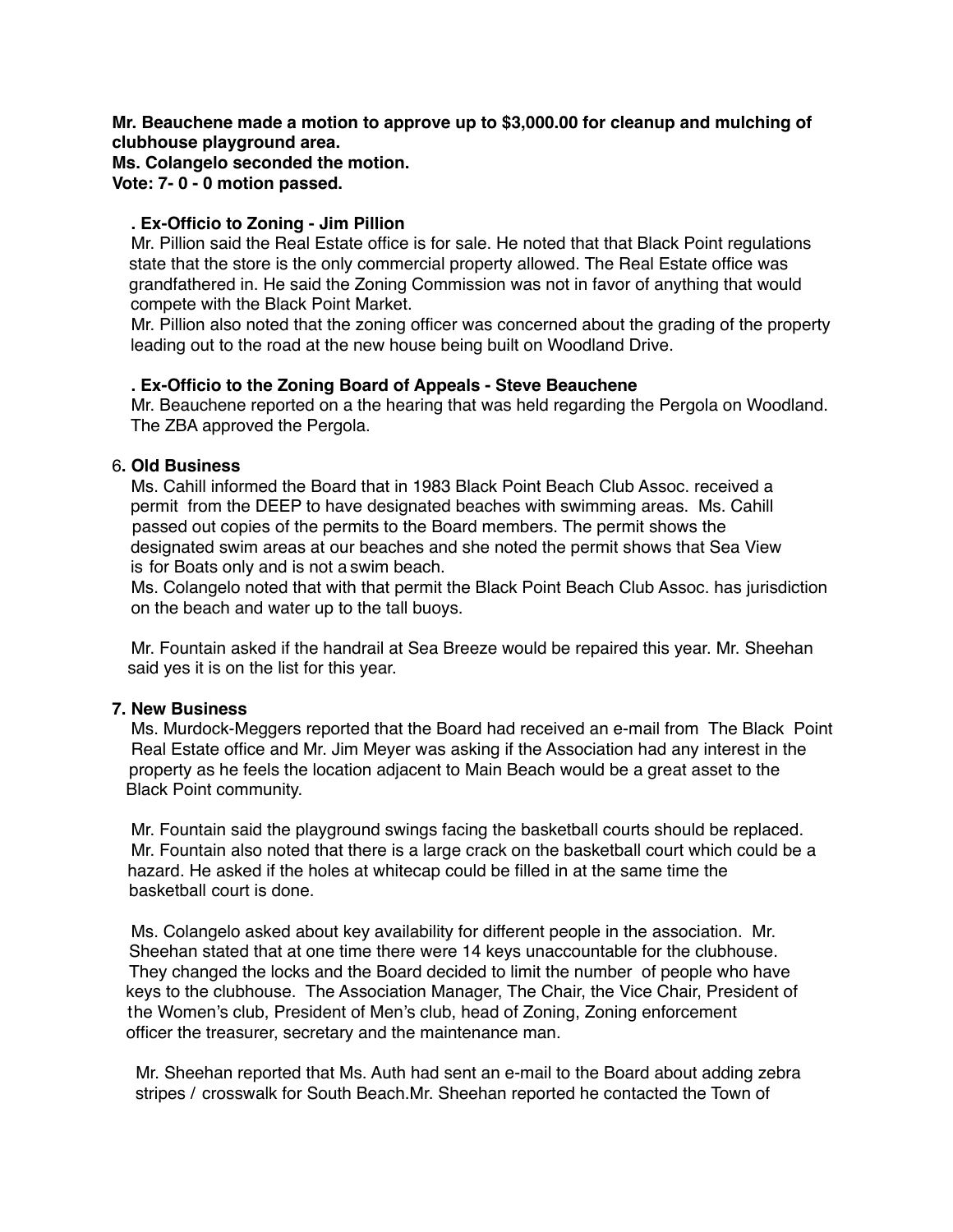East Lyme engineer, Victor Benni, who responded with an e-mail stating the town will have a Digital Speed Sign temporarily installed along a couple of locations along East Shore Drive. He would like to analyze the speed data and trips per day before making a determination on installing a crosswalk at the intersection of East Shore Drive and Osprey Road.Mr. Benni said they would hold off a couple of weeks on installing the sign so that we can start collecting data at the beginning of the beach season. Mr. Sheehan sent Mr. Benni an e-mail thanking him for responding to Ms. Auth's request and reminding him that traffic is considerably heavier during the summer season.

 Mr. Sheehan also reported that he has had 3 requests for a stop sign at the intersection of Bond Street and East Shore Drive. He has contacted Mr. Benni of the town of East Lyme with that request.

 Ms. Murdock-Meegers reported on an e-mail from a resident at South beach about the raft and the position. Mr. Sheehan said he is aware of it and will take care of it.

 Mr. Callahan asked Mr. Sheehan if the Board could receive the Manager's report before the meeting.

 Mr. Callahan asked about adverse possession. Ms. Murdock-Meggers said that is why we mow the lawns on all our right of ways and why we installed benches. Ms. Colangelo asked about the patio and Ms. Murdock-Meggers said she is going to speak with zoning and the zoning enforcement officer.

 Ms. Cahill asked about our Boat Launch, she heard people saying they were putting concrete on the boat launch. Mr. Callahan said he called Docko back last fall and said there were some small cracks. Docko said they were stress cracks and nothing is going to happen. Mr. Callahan stated that in January or February that there was a bigger crack so he called Machnik Brothers who came out and looked at it and agreed something should be done. Machnik Brothers said they would grind out the cracks, pressure wash the salt and sand off the ramp and seal the cracks with Sikaflex 2c SL then coat the ramp with Silpro Masco gray sealant to protect the surface of the ramp and provide a uniform surface. The cracks were due to shrinkage of the concrete and are not expanding or moving. They sealed the cracks in the ramp itself and the surface treatment should prevent freeze thaw damage.

#### **8. Communications (made available)**

#### **9. Public Comments**

Ms. Sandy Adams, 26 Whitecap Road, asked if the first of the 3 sprayings for ticks has been done. Mr. Sheehan replied it has not been done yet. Ms. Adams asked if they put up a sign stating the area has been sprayed and to stay off for 24hours. Mr. Sheehan stated that they do. Ms. Adams asked when was the first treatment going to be done and Mr. Sheehan replied that it would have been done by now if not for the rain. Ms. Adams asked if they were removing the mulch with the sharp edges or just moving it to a different location.

Mr. Sheehan said the would move it to the new areas where the children don't play. Ms. Adams said the children will go back there. Mr. Sheehan said it was a small amount of mulch, and other mulch cost more.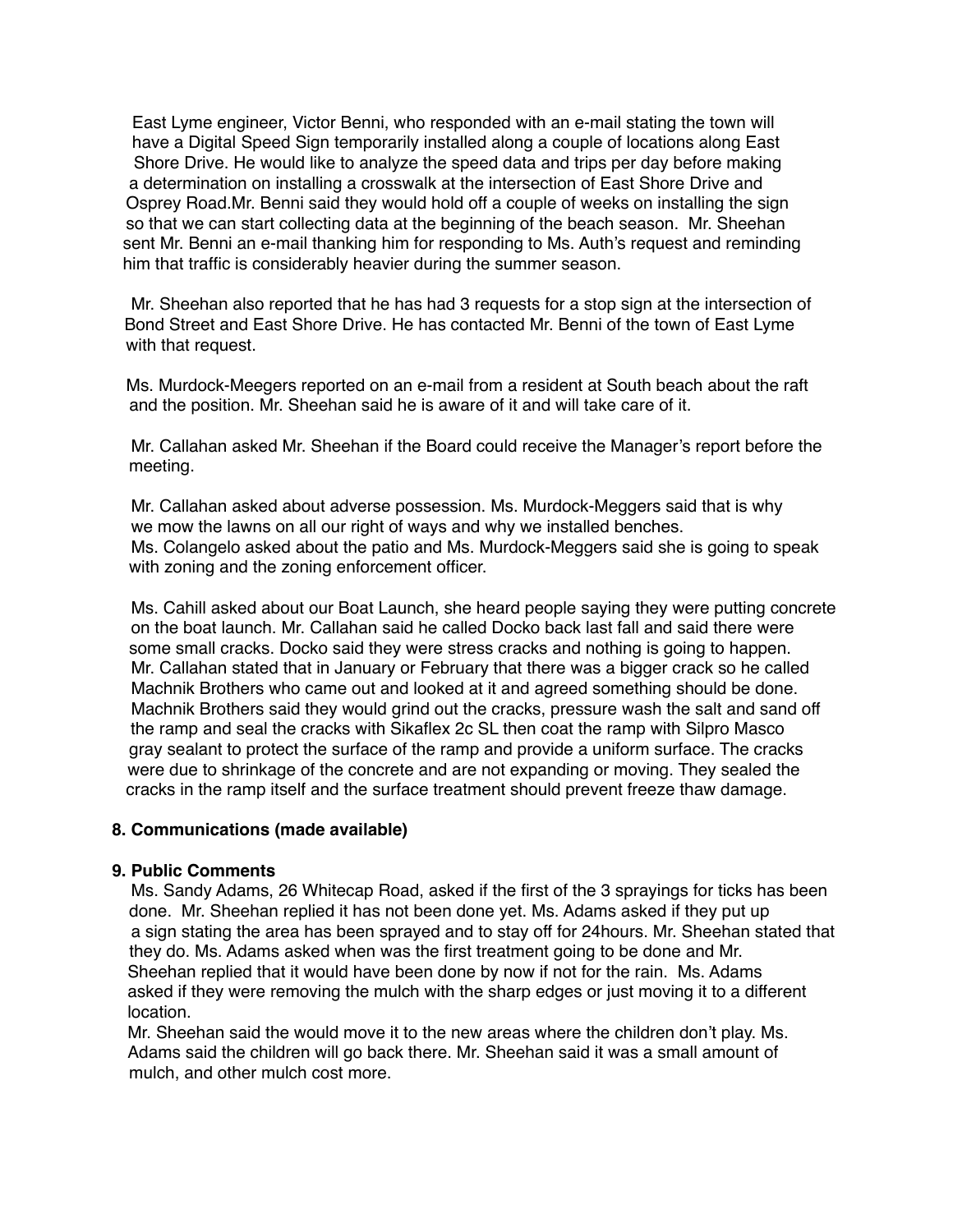Ms. Roberta Jordan, 25 Sea View Ave, stated that there was extensive information on the piers in the old minutes from when she was on the board.

 Ms. Jordan also commented that the seawalls are owned by the homeowners and that they do not need a permit from Black Point only the town, but years ago a permit was required by Black Point Beach.

 Ms. Jordan also asked if the association could reinstate the town machine that would come to the beach and take the pebbles and rocks out of the sand.

 Ms. Beth Brucker, 28 South Trail, commented that when dealing with the DEEP after storms, and your looking to replace something you know was there before the storm, it helps if you have photos for proof. She thought it would be a good idea to take photos of docks, piers, etc and if people could find all photos that document what was there.

#### **10) BOG Response**

 **Ms. Murdock-Meggers responded to Ms. Brucker comment on notice to members when referendums in town. If people hear about things like that going on in town, they should contact the secretary who could put a notice on the web site.**

 **Ms. Murdock-Meggers replied on the 4th of July picnic saying it was not voted on and that Mr. Sheehan was trying to save the food if it rained. She said Mr. Sheehan just reserved it on the web and it created an uproar and she told him to change it back.**

 **Ms. Murdock-Meggers commented that maybe we should post on the web site when the tick spraying was going to be done.**

**\*\*Motion [7]**

**Ms. Murdock-Meggers made a motion that the Regular Meeting of the Black Point Beach Club Association Board of Governors be adjourned at 8:28 p.m. Mr. Callahan seconded the motion.**

**Vote 7 - 0 - 0. Motion Passed.**

**Respectfully submitted,**

**Maureen Lowney, Secretary**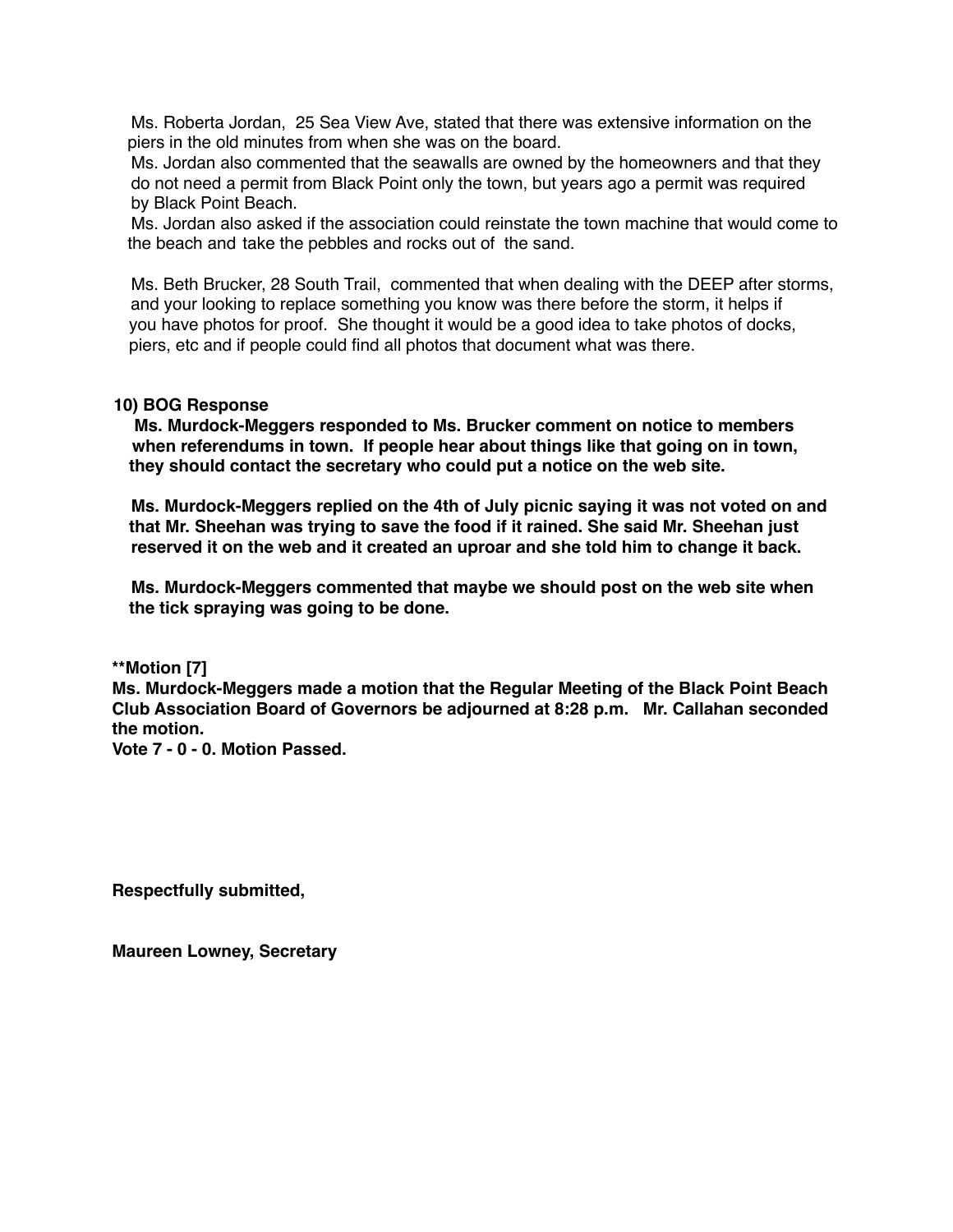Naureen

# **Manager's Monthly Report**

## April 27th, 2017

### Off Season Recap:

- Cleared Nehantic ROW of all overhanging tree limbs and brush.
- Cleared Clay Court and Hard Court Tennis Courts from all overhanging tree limbs.
- · 3 Nor'easters: Lost all sand on Sea Breeze Beach / Lost all railings on Sea Breeze-Seaview Walkway. Repair of Seaview walkway is now subject to DEEP authorization and approval.
- 3 ruptured pipes at separate private residences, none of which were on our emergency contact list.

2017:

- Carolyn Boyle and I prepared a 2017 Budget, which was approved by the BOG on 4-6-17 and is now subject to the Association's acceptance at the May annual meeting.
- Due to Seawall repairs at the Boat Beach location, it is possible that the beach area will not be available for Kayak and Boat storage until late May or early June.
- Repair to the Sea Breeze / Seaview walkway is scheduled for the first 2 weeks of May, weather permitting.

**New Business:** 

- Request for Board Approval of the following proposed estimated expenditures:
	- 1. \$4000 to repair Seaview / Sea Breeze Walkway
	- 2. \$3000 for cleanup and mulching of clubhouse playground area / This does not include the painting of all the support structures that Ken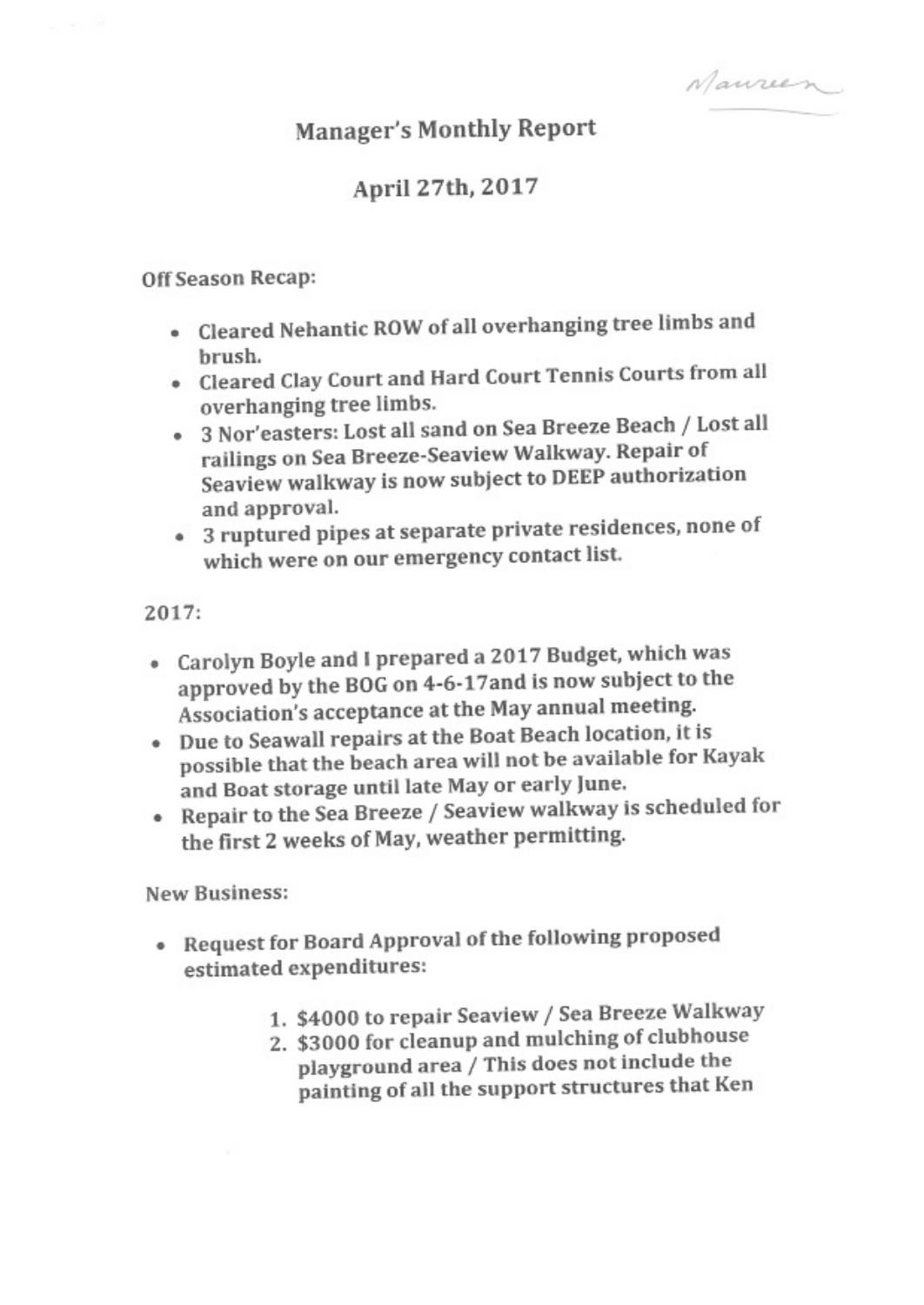Mattson and I will be doing. I also welcome and would appreciate anyone else who would like to volunteer to help with this project.

**Association Dates to Remember:** 

- All Bog Meetings are held on the 4<sup>th</sup> Thursday of each month, beginning on April 27th, 2017 through October 26th, 2017 at 6:00PM. Exceptions are the Annual Meetings to be held on May 27th, 2017 and September 2nd, 2017. These meetings are at 9:00 AM.
- The 4th of July Picnic and Parade will be held on Tuesday, July 4<sup>th</sup>, with a rain date of Wednesday, July5th, 2017.
- . The Annual "Bonfire on the Beach" will be held on Saturday, July 15<sup>th</sup>, rain or shine.
- Weather permitting, the beaches are scheduled to be cleaned and groomed for all to enjoy by to Memorial Day weekend.

Tom Sheehan, **Association Manager**